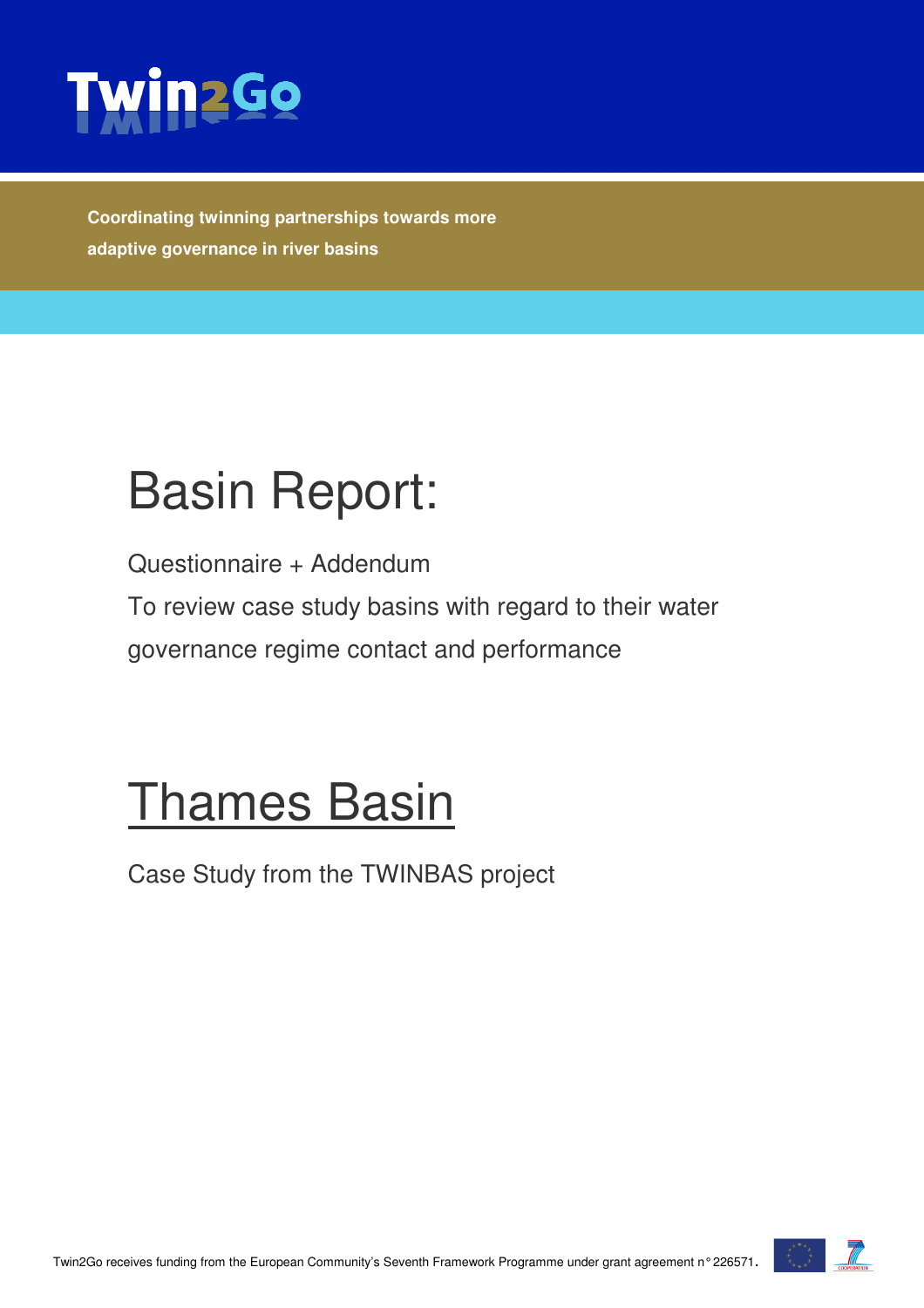#### **About this questionnaire**

This questionnaire was developed within the scope of the Twin2Go project. It serves to record case study data about a river basin's water governance regime, its context and its performance. An explanation of the indicators, pre-defined scores and potential data sources is provided in the guidance on this questionnaire. (Twin2Go, Guidance on the Questionnaire of the Twin2Go - Case Study Review Workshops. 13/03/10).

Scores to each of the indicators are assigned according the suggested score scheme proposed in the guidance. In the case of numerical indicators like indices, the numerical values are added in brackets after the score, e.g. "B (0.178)" or "C (12,534)". For a better understanding of the recorded issue, additional information is added in the "comments" column.

- \* If not specified differently, the indicators refer to the national part of the basin of interest. The report only considers the national part of the basin.
- \* In general, you should check the GWP toolbox for papers, reports, etc. as data sources of your region, especially with regard to the water governance regime.

The questionnaire was completed by Twin2Go staff in collaboration with local experts previously involved in TwinBas.

Based on the preliminary synthesis results and discussion during the Twin2Go synthesis workshop (Stockholm, 01-02/09/10) an addendum was made with some additional parameters. This addendum has been filled by the same experts.

#### **Table of Contents**

| a) Water policy, institutional & legal framework (formal and informal)                                                                        | 4              |
|-----------------------------------------------------------------------------------------------------------------------------------------------|----------------|
| b) Formalisation of IWRM principles & Millennium Development Goals                                                                            | 6              |
| b) Formalisation of IWRM principles & Millennium Development Goals                                                                            | 6              |
| c) Decision making regarding uncertainties                                                                                                    | 6              |
| c) Decision making regarding uncertainties                                                                                                    | 6              |
| II) Actor networks with emphasis on the role and interactions of state and non-state actors and                                               |                |
| II) Actor networks with emphasis on the role and interactions of state and non-state actors and<br>a) Cooperation and coordination structures | $\overline{7}$ |
| a) Cooperation and coordination structures                                                                                                    | $\overline{7}$ |
| b) Information sharing via formal rules, dependency relationships etc.                                                                        | $\overline{7}$ |
| b) Information sharing via formal rules, dependency relationships etc.                                                                        | 7              |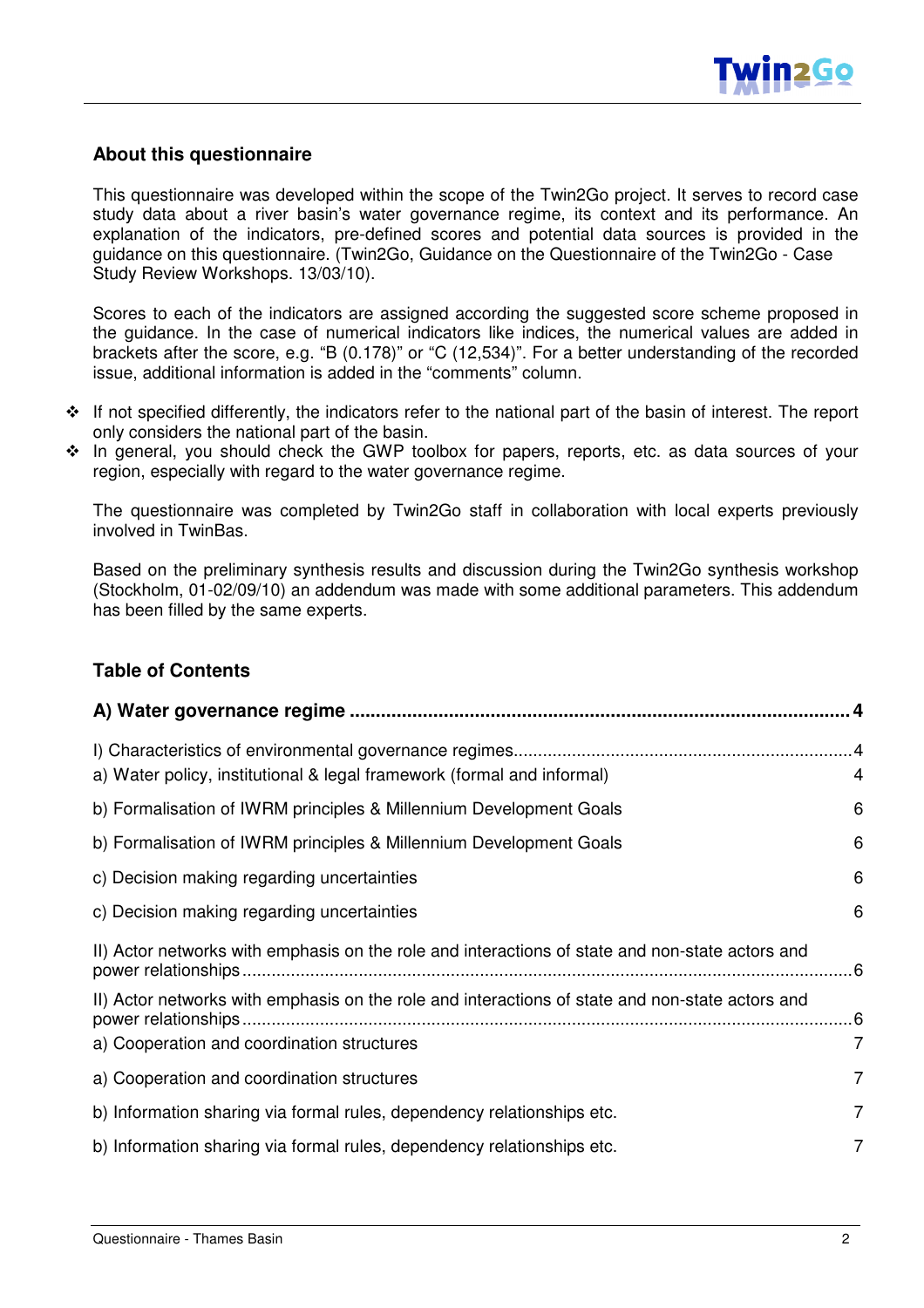## **Twin2Go**

| III) Multi-level interactions across administrative boundaries and vertical integration across levels and |   |
|-----------------------------------------------------------------------------------------------------------|---|
| III) Multi-level interactions across administrative boundaries and vertical integration across levels and |   |
| a) Centralisation                                                                                         | 7 |
| a) Centralisation                                                                                         | 7 |
|                                                                                                           |   |
|                                                                                                           |   |
| II) Good Governance Principles at the national level - legal basis at the national level 10               |   |
| II) Good Governance Principles at the national level - legal basis at the national level 10               |   |
|                                                                                                           |   |
|                                                                                                           |   |
|                                                                                                           |   |
|                                                                                                           |   |
|                                                                                                           |   |
|                                                                                                           |   |
|                                                                                                           |   |
|                                                                                                           |   |
|                                                                                                           |   |
|                                                                                                           |   |
|                                                                                                           |   |
|                                                                                                           |   |
|                                                                                                           |   |
|                                                                                                           |   |
|                                                                                                           |   |
|                                                                                                           |   |
|                                                                                                           |   |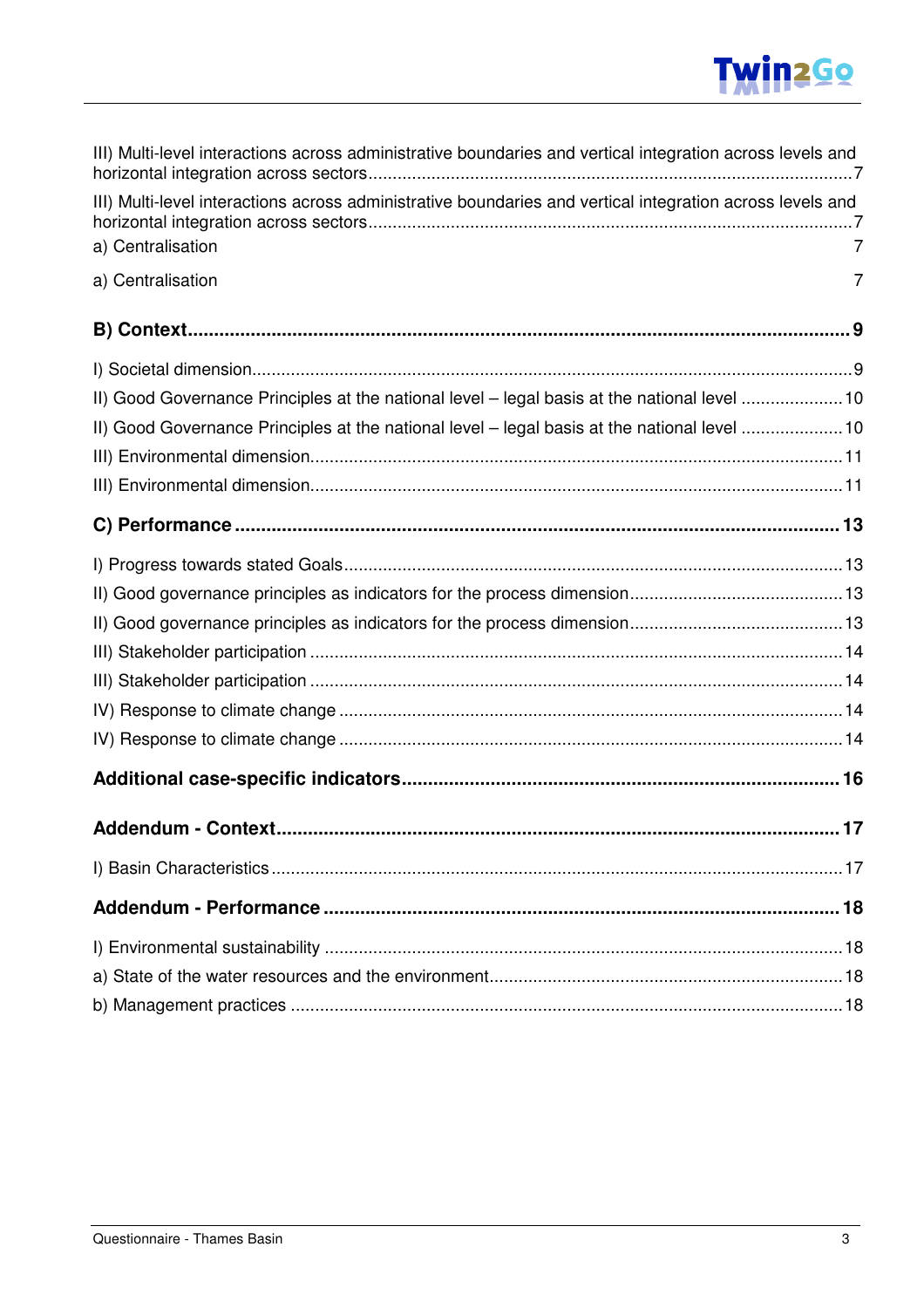

#### **A) Water governance regime**

| No. | <b>Indicator</b>                                                                                      | <b>Score</b>   | <b>Comments</b>                                                                                                  |
|-----|-------------------------------------------------------------------------------------------------------|----------------|------------------------------------------------------------------------------------------------------------------|
|     | I) Characteristics of environmental governance regimes                                                |                |                                                                                                                  |
|     | a) Water policy, institutional & legal framework (formal and informal)                                |                |                                                                                                                  |
| 1.  | <b>Domestic water legislation</b><br>(laws, by-laws, etc.) in place?                                  | A              | Yes; Water Act 2003 and European environmental legislation, particularly the Water Framework<br><b>Directive</b> |
| 2.  | <b>Domestic Water Law: Public</b><br>character of water and legal<br>status of water use rights       | A              |                                                                                                                  |
| 3.  | <b>Domestic Water Law: Explicit</b><br>recognition of traditional and<br>indigenous water uses        | A              |                                                                                                                  |
| 4.  | <b>Domestic Water Law: On flow</b><br>availability, third party rights<br>and ecological requirements | A              |                                                                                                                  |
| 5.  | Integration of domestic water<br>legislation                                                          | A              |                                                                                                                  |
| 6.  | <b>Multilevel structure of domestic</b><br>water legislation and<br>subsidiarity                      | $\overline{A}$ |                                                                                                                  |
| 7.  | <b>Existence of formal domestic</b><br>administrative structure for<br>water governance               | A              |                                                                                                                  |
| 8.  | National basin organisation or<br>comparable arrangement                                              | $\overline{A}$ | <b>Environment Agency</b>                                                                                        |
| 9.  | <b>Formalised transboundary</b><br>coordination organisation                                          |                | Not relevant                                                                                                     |
| 10. | <b>Formal institution (legislation)</b><br>that prescribes the basin<br>management principle          | A              | Water resources Act                                                                                              |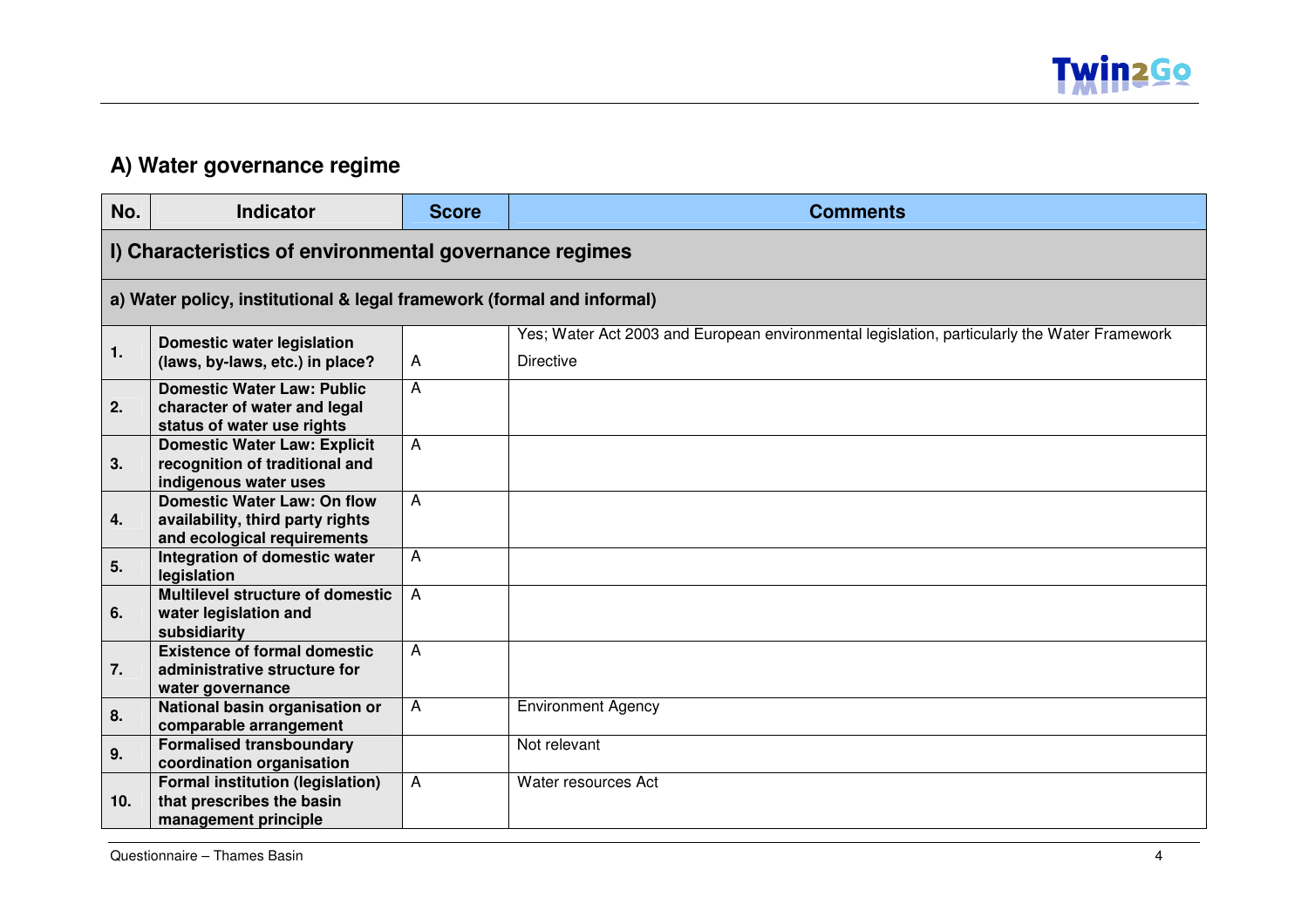

| No.  | <b>Indicator</b>                                                                                                           | <b>Score</b>   | <b>Comments</b>                                      |
|------|----------------------------------------------------------------------------------------------------------------------------|----------------|------------------------------------------------------|
| 11.  | Water (basin) strategies,<br>programmes and plans                                                                          | A              | Water Resources Strategy for England and Wales, 2009 |
| 12.  | <b>Financing mechanisms:</b><br>Degree of investment from<br>private sector/ public/ other<br>sources (e.g. international) | A              |                                                      |
| 13.  | <b>Economic instruments</b><br>Is water for irrigation priced?                                                             | A              |                                                      |
| 14.  | <b>Economic instruments</b><br>Is water for households priced<br>in urban areas?                                           | $\overline{A}$ | Yes                                                  |
| 15.  | <b>Economic instruments</b><br>Is water for industry priced?                                                               | Α              |                                                      |
| 16.  | Tradable permits related to<br>water abstraction/use                                                                       | B              |                                                      |
| 17.  | Polluter pays principle (related<br>to water)                                                                              | $\overline{A}$ |                                                      |
| 18.  | <b>Environmental subsidies</b><br>(related to water)                                                                       | A              |                                                      |
| 19.  | <b>Payment for ecosystem</b><br>services (related to water)                                                                | A              |                                                      |
| 20.  | Tradable permits (related to<br>water quality, maximum,<br>allowable loads etc.)                                           | A              |                                                      |
| 21.  | Environmental tax (related to<br>water)                                                                                    | A              |                                                      |
| 22.  | <b>Presence of substituting</b><br>informal institutions for<br>management of water                                        | A              |                                                      |
| 23.  | <b>Presence of complementary</b><br>informal institutions for water<br>management                                          | $\overline{B}$ |                                                      |
| 23.a | Case-specific indicator(s)                                                                                                 |                |                                                      |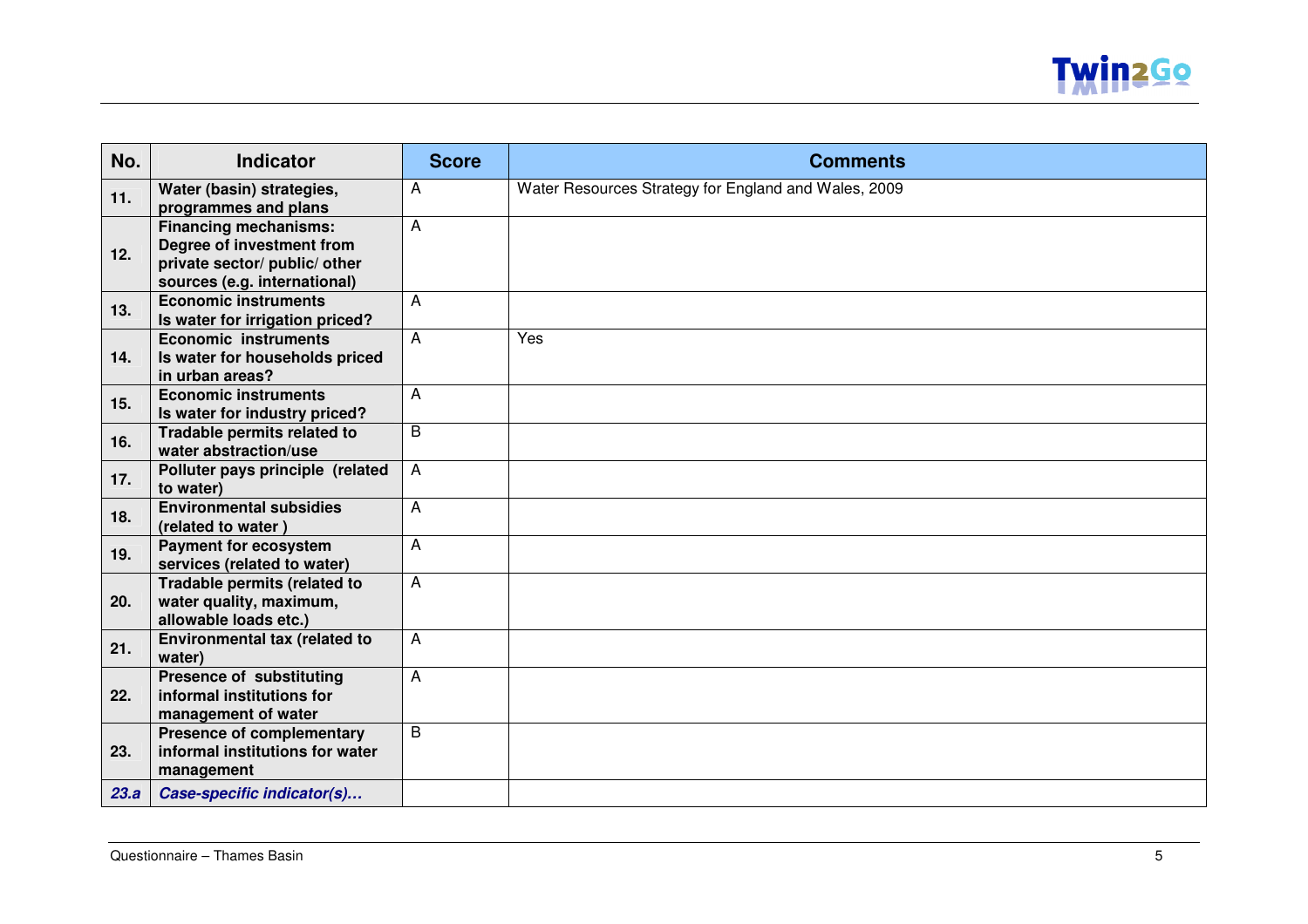

| No.                                                                | <b>Indicator</b>                                                                                   | <b>Score</b> | <b>Comments</b> |  |  |
|--------------------------------------------------------------------|----------------------------------------------------------------------------------------------------|--------------|-----------------|--|--|
| b) Formalisation of IWRM principles & Millennium Development Goals |                                                                                                    |              |                 |  |  |
|                                                                    |                                                                                                    |              |                 |  |  |
| 24.                                                                | <b>Formalised IWRM principles</b>                                                                  | $\mathsf{A}$ | <b>WFD</b>      |  |  |
| 25.                                                                | State of implementation of<br><b>IWRM</b> principles                                               | A            |                 |  |  |
| 26.                                                                | <b>Capacity to implement IWRM</b>                                                                  | A            |                 |  |  |
| 27.                                                                | Is universal and non-<br>discriminatory access to safe<br>drinking water and sanitation a<br>goal? | A            |                 |  |  |
| 28.                                                                | Integration of wetlands in<br><b>IWRM and IRBM*</b>                                                | A            |                 |  |  |
| 28.a                                                               | Case-specific indicator(s)                                                                         |              |                 |  |  |
|                                                                    | c) Decision making regarding uncertainties                                                         |              |                 |  |  |
| 29.                                                                | <b>General practices for dealing</b><br>with uncertainties                                         | $\mathsf{A}$ |                 |  |  |
| 30.                                                                | Dealing with uncertainties:<br>Reversible and flexible options                                     | A            |                 |  |  |
| 31.                                                                | Dealing with uncertainties:<br><b>Safety margins</b>                                               | B            |                 |  |  |
| 32.                                                                | Are scenarios used for decision<br>making?                                                         | B            |                 |  |  |
| 33.                                                                | <b>Climate risks: Climate</b><br>variability and change                                            | A            |                 |  |  |
| 33.a                                                               | Case-specific indicator(s)                                                                         |              |                 |  |  |
|                                                                    |                                                                                                    |              |                 |  |  |

### **II) Actor networks with emphasis on the role and interactions of state and non-state actors and power relationships**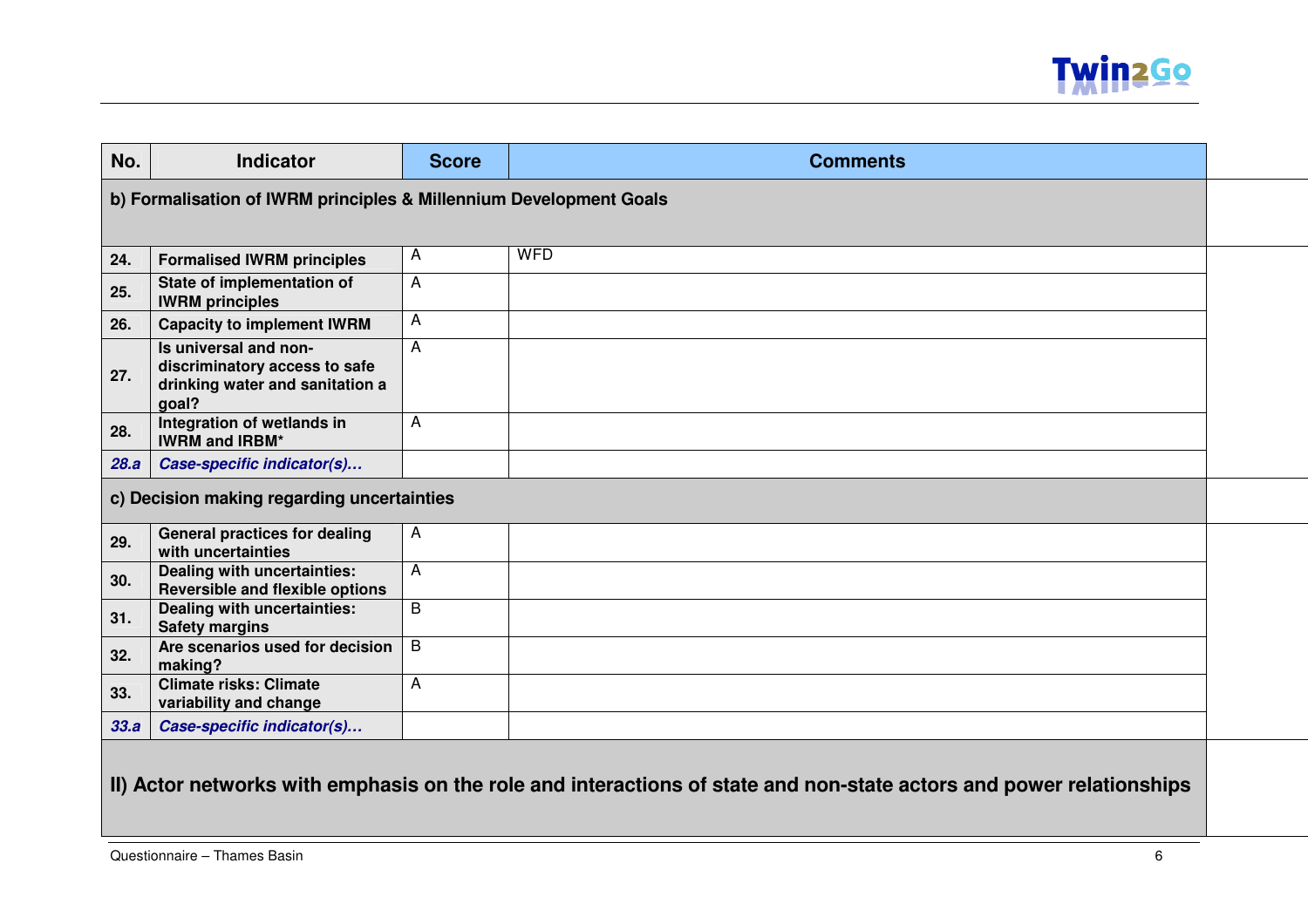

| No.                                                                                                                                                | <b>Indicator</b>                                                                           | <b>Score</b> | <b>Comments</b> |  |  |
|----------------------------------------------------------------------------------------------------------------------------------------------------|--------------------------------------------------------------------------------------------|--------------|-----------------|--|--|
|                                                                                                                                                    | a) Cooperation and coordination structures                                                 |              |                 |  |  |
| 34.                                                                                                                                                | <b>Vertical coordination</b><br>(governmental)                                             | A            |                 |  |  |
| 35.                                                                                                                                                | <b>Horizontal coordination</b><br>(governmental)                                           | A            |                 |  |  |
| 36.                                                                                                                                                | Role of local governments                                                                  | A            |                 |  |  |
| 36.a                                                                                                                                               | Case-specific indicator(s)                                                                 |              |                 |  |  |
|                                                                                                                                                    | b) Information sharing via formal rules, dependency relationships etc.                     |              |                 |  |  |
| 37.                                                                                                                                                | Kinds of knowledge included<br>=> Role of experts/ science,<br>local/traditional knowledge | $\mathsf{A}$ |                 |  |  |
| 38.                                                                                                                                                | Access to information =><br>about expert knowledge and<br>management plans                 | A            |                 |  |  |
| 38.a                                                                                                                                               | Case-specific indicator(s)                                                                 |              |                 |  |  |
| III) Multi-level interactions across administrative boundaries and vertical integration across levels and horizontal<br>integration across sectors |                                                                                            |              |                 |  |  |
|                                                                                                                                                    | a) Centralisation                                                                          |              |                 |  |  |
| 39.                                                                                                                                                | One level one actor?                                                                       | B            |                 |  |  |
| 40.                                                                                                                                                | Degree of centralisation                                                                   | B            |                 |  |  |
| 41.                                                                                                                                                | <b>Technical capacity and economies</b><br>of scale                                        | A            |                 |  |  |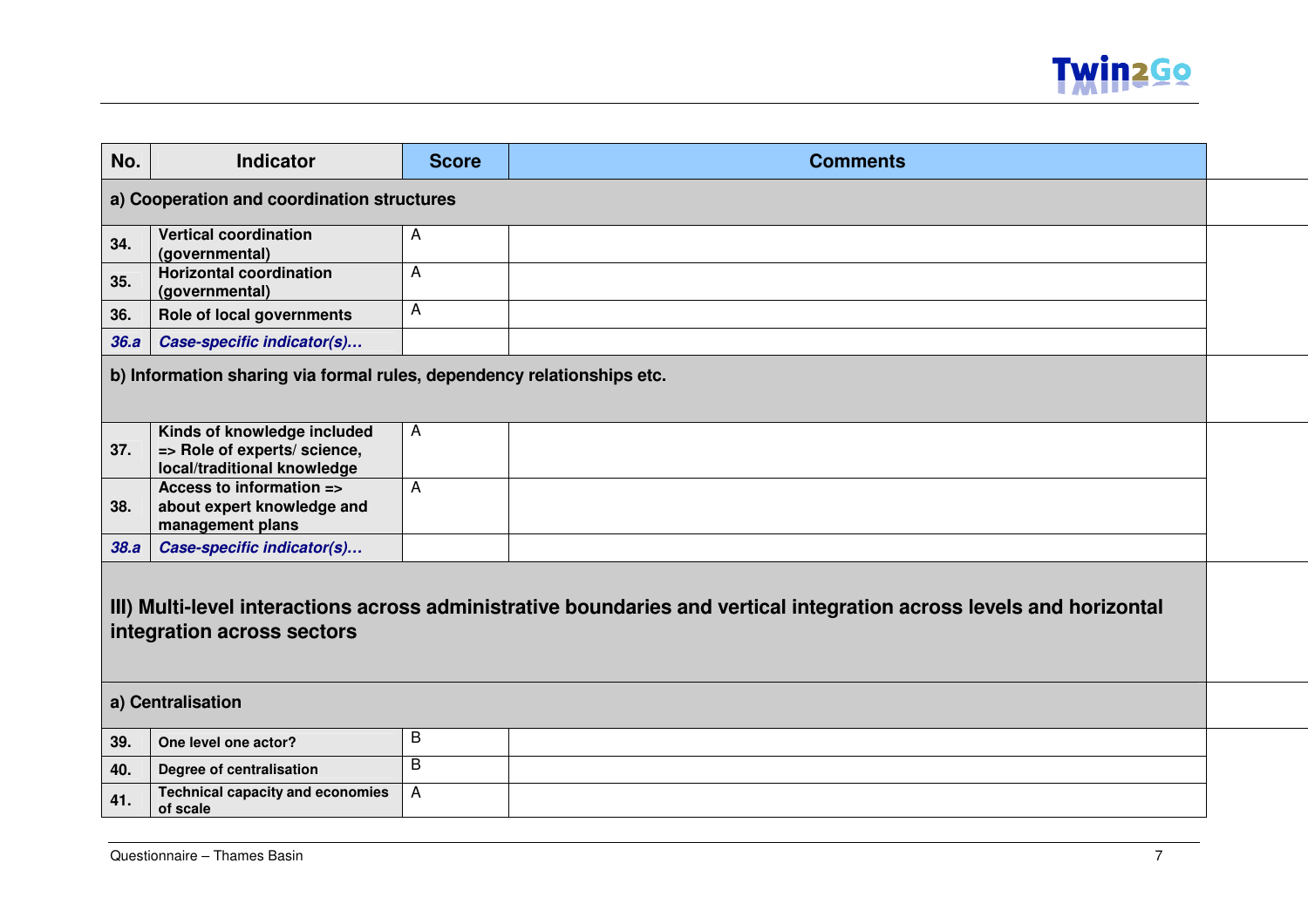

| No.  | <b>Indicator</b>                               | Score | <b>Comments</b> |
|------|------------------------------------------------|-------|-----------------|
| 42.  | <b>Legal obligations and</b><br>responsibility |       |                 |
| 42.a | Case-specific indicator(s)                     |       |                 |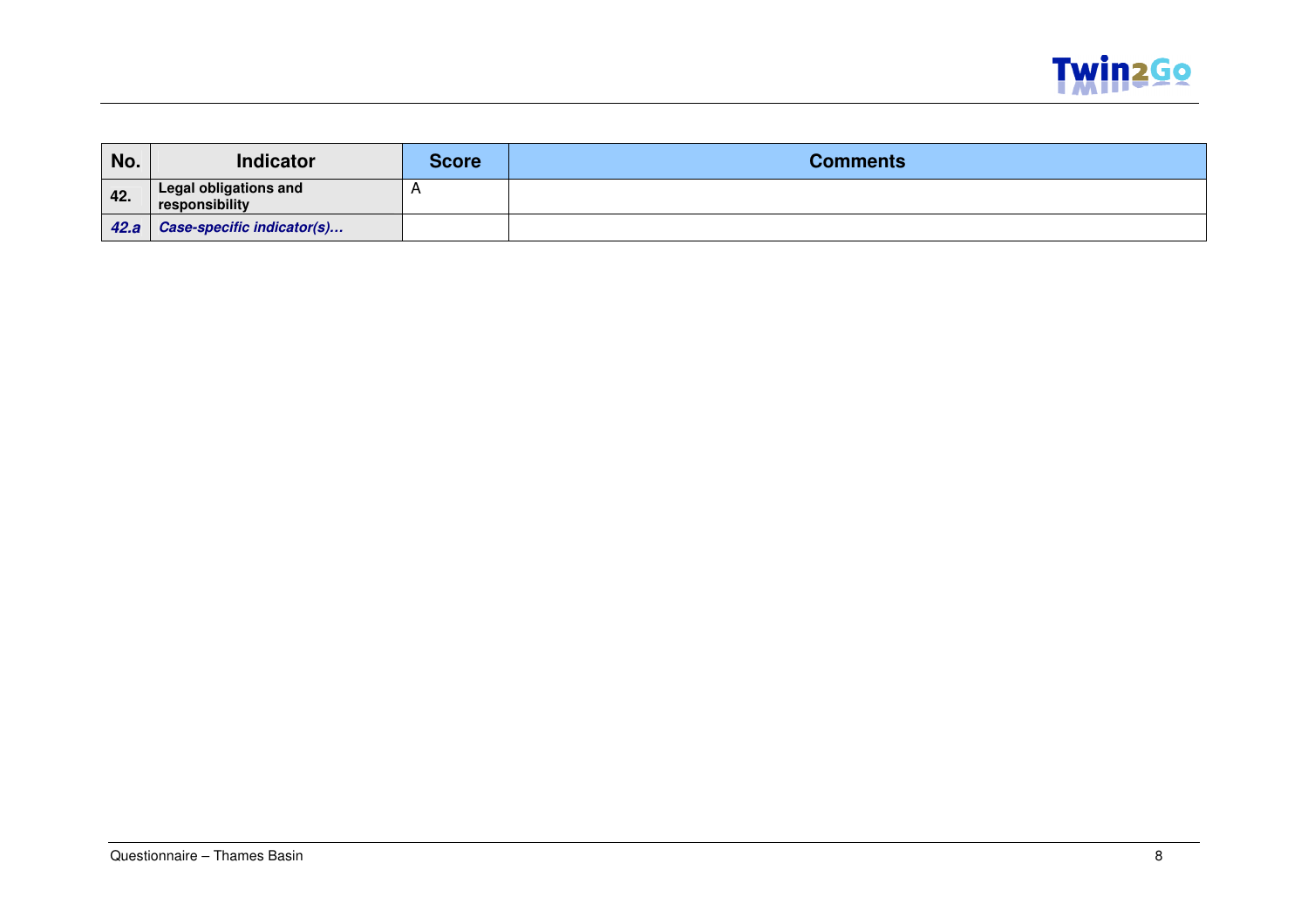

#### **B) Context**

| No. | <b>Indicator</b>                                      | <b>Score</b> | <b>Comments</b>                                                                                                                                                                                                                                                                                                                                                                                                                                                                                       |  |
|-----|-------------------------------------------------------|--------------|-------------------------------------------------------------------------------------------------------------------------------------------------------------------------------------------------------------------------------------------------------------------------------------------------------------------------------------------------------------------------------------------------------------------------------------------------------------------------------------------------------|--|
|     | I) Societal dimension                                 |              |                                                                                                                                                                                                                                                                                                                                                                                                                                                                                                       |  |
| 43. | Proportion of the population<br>living in rural areas | 10.3         | Source: United Nations Population Division (2008): World Urbanization Prospects: The 2007<br>revision Population Database, http://esa.un.org/unup/<br>Values for 2005                                                                                                                                                                                                                                                                                                                                 |  |
| 44. | State of societal development                         | A (0.947)    | Human Development Index<br>Source: UNDP: Human Development Report<br>Values for 2009<br>http://hdrstats.undp.org/en/countries/country_fact_sheets/cty_fs_SWE.html                                                                                                                                                                                                                                                                                                                                     |  |
| 45. | Social sustainability (Gini<br>Index)                 | A(0.36)      | Gini Index<br>Source: UNDP: Human Development Report 2009,<br>http://hdr.undp.org/en/media/HDR 2009 EN Complete.pdf - Values were calculated based on data<br>by World Bank (2009d)                                                                                                                                                                                                                                                                                                                   |  |
| 46. | Economic sustainability (e.g.<br>GDP)                 | A (31,580)   | GDP per capita (US-\$, PPP-corrected)<br>Source: World Bank, http://siteresources.worldbank.org/ICPINT/Resources/icp-final-tables.pdf<br>Values for 2005 Gini Index<br>Source: UNDP: Human Development Report 2009,<br>http://hdr.undp.org/en/media/HDR 2009 EN Complete.pdf - Values were calculated based on data<br>by World Bank (2009d) GDP per capita (US-\$, PPP-corrected)<br>Source: World Bank, http://siteresources.worldbank.org/ICPINT/Resources/icp-final-tables.pdf<br>Values for 2005 |  |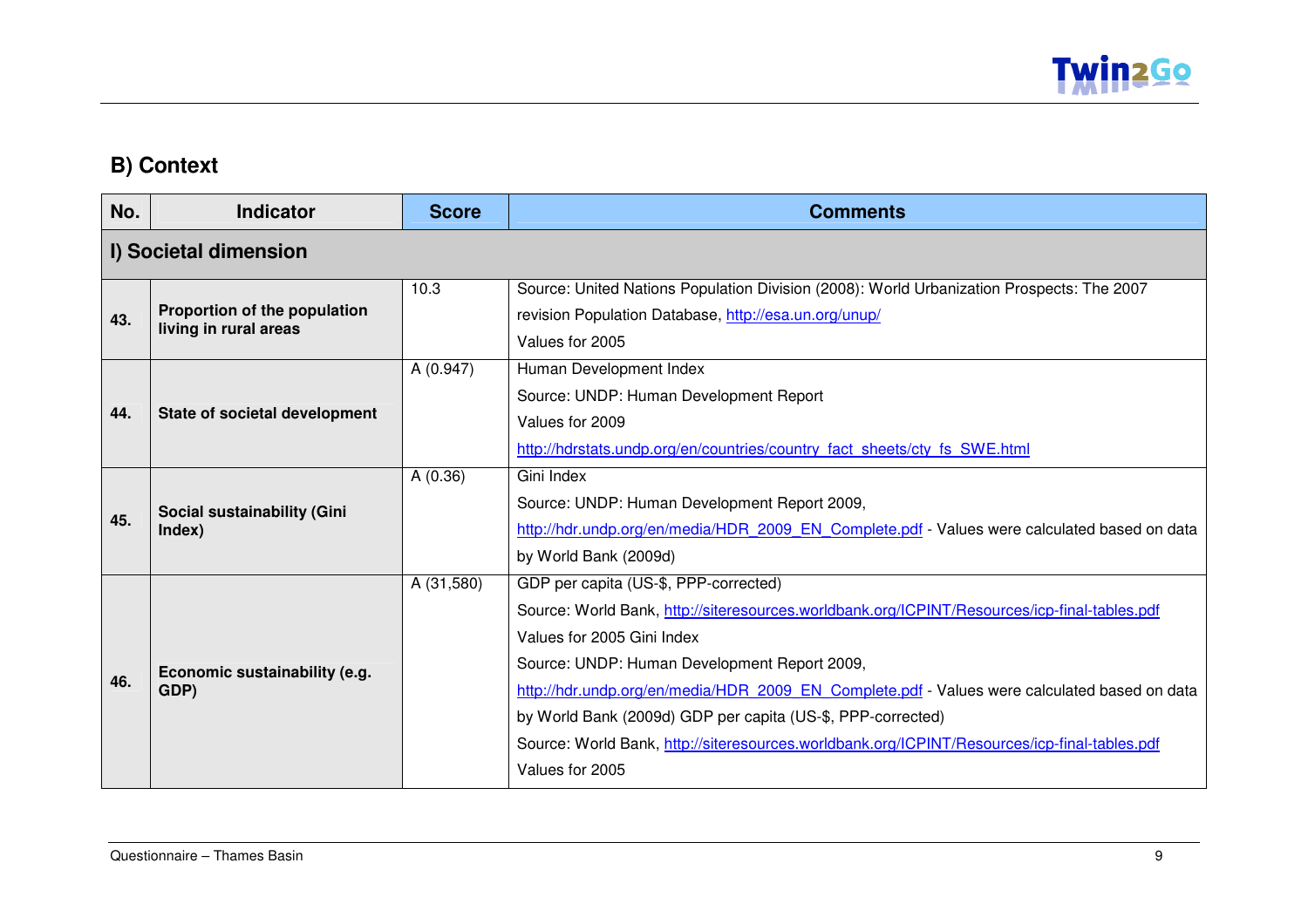

| No.                                                                                      | Indicator                                                                               | <b>Score</b> | <b>Comments</b>                                                                                                                                                                           |
|------------------------------------------------------------------------------------------|-----------------------------------------------------------------------------------------|--------------|-------------------------------------------------------------------------------------------------------------------------------------------------------------------------------------------|
|                                                                                          | <b>Effectiveness of formal</b>                                                          | A(7.7)       | <b>Corruption Perception Index</b><br>Source: Transparency International,                                                                                                                 |
| 47.                                                                                      | <b>institutions</b>                                                                     |              | http://www.transparency.org/policy research/surveys indices/cpi/2009/cpi 2009 table<br>Values for 2009                                                                                    |
|                                                                                          | <b>Trustworthiness of economic</b><br>institutional setting - degree of                 | A (AAA)      | Rating by the rating agency "Standards & Poor<br>Source: The Guardian (article from 22.05.2009),<br>http://www.quardian.co.uk/business/2009/may/22/recession-government-borrowing#zoomed- |
| 48.                                                                                      | risk for foreign direct<br>investment                                                   |              | picture                                                                                                                                                                                   |
| 49.                                                                                      | Presence of avenues of dissent<br>- press freedom, freedom of<br>speech                 | A            | Press Freedom Index<br>Source: Reporters without Borders, http://www.rsf.org/en-classement1003-2009.html<br>Values for 2009                                                               |
| 49.a                                                                                     | Case-specific indicator(s)                                                              |              |                                                                                                                                                                                           |
| II) Good Governance Principles at the national level - legal basis at the national level |                                                                                         |              |                                                                                                                                                                                           |
| 50.                                                                                      | <b>Participatory regarding</b><br>decision making in the water<br>sector                | A            |                                                                                                                                                                                           |
| 51.                                                                                      | Transparency regarding water<br>allocation                                              | A            |                                                                                                                                                                                           |
| 52.                                                                                      | <b>Effectiveness and efficiency</b><br>regarding decision making in<br>the water sector | A            |                                                                                                                                                                                           |
| 53.                                                                                      | <b>Equitable and inclusive</b>                                                          | Α            |                                                                                                                                                                                           |
| 54.                                                                                      | Predictability - with regard to<br><b>IWRM and climate change</b>                       | A            |                                                                                                                                                                                           |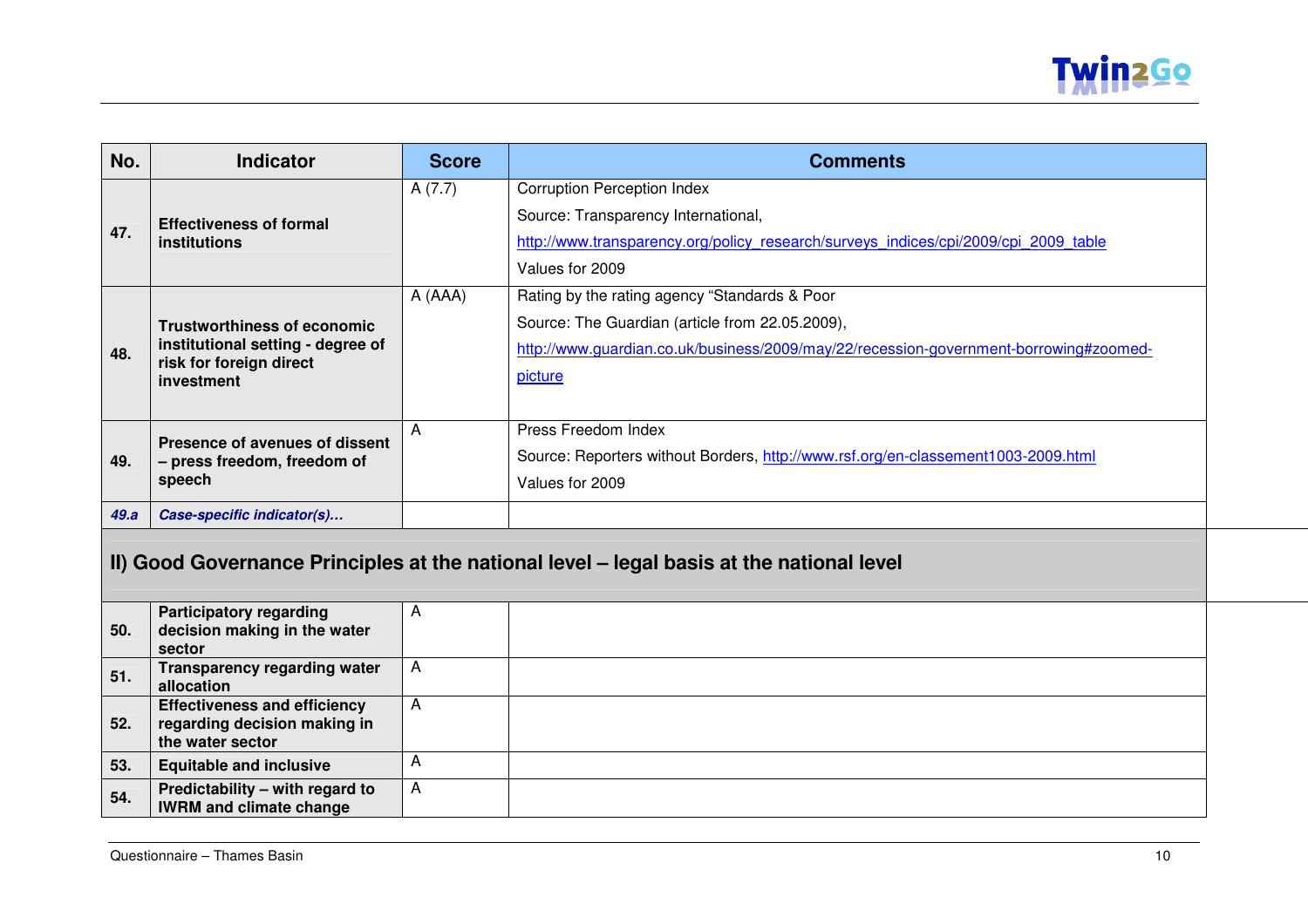

| No.  | <b>Indicator</b>                                                               | <b>Score</b> | <b>Comments</b>                                                                                                                                                                                                                                            |  |  |
|------|--------------------------------------------------------------------------------|--------------|------------------------------------------------------------------------------------------------------------------------------------------------------------------------------------------------------------------------------------------------------------|--|--|
| 54.a | Case-specific indicator(s)                                                     |              |                                                                                                                                                                                                                                                            |  |  |
|      | III) Environmental dimension                                                   |              |                                                                                                                                                                                                                                                            |  |  |
| 55.  | Köppen-Geiger climate<br>classification (river basin)                          | Cfb          | Source: Kottek, M., J. Grieser, C. Beck, B. Rudolf, and F. Rubel (2006), http://koeppen-geiger.vu-<br>wien.ac.at/present.htm#maps                                                                                                                          |  |  |
| 56.  | <b>Climate Moisture Index</b>                                                  | H            | Source: GWSP Digital Water Atlas (2008), GWSP Digital Water Atlas (2008),<br>http://atlas.gwsp.org/index.php?option=com wrapper&Itemid=53<br>&id desc=98&itemId desc=63&id ds=146&itemId ds=52<br>&header=Climate%20Moisture%20Index&site=b1 cmi anWSAG1 0 |  |  |
| 57.  | <b>Climate Moisture Index</b><br><b>Coefficient of Variation</b>               | A            | Source: GWSP atlas (2008), http://atlas.gwsp.org/index.php?option=com_wrapper&Itemid=53<br>&id desc=126&itemId desc=63&id ds=171&itemId ds=52&header=Coefficient%20of%20<br>Variation%20for%20Climate%20Moisture%20Index&site=b2 cmi annual cv             |  |  |
| 58.  | Per Capita Equivalent of<br><b>TARWA</b>                                       | A (59,648)   | Source: UNESCO, UN World Water Development Report, http://www.greenfacts.org/en/water-<br>resources/figtableboxes/3.htm<br>Values for 2005                                                                                                                 |  |  |
| 59.  | Average water availability at the<br>river basin level (1995)                  | B            | Source: University of Kassel, WaterGAP 2.0, http://www.env-<br>edu.gr/Documents/World%20Water%20in%202025.pdf                                                                                                                                              |  |  |
| 60.  | Annual renewable water supply<br>per person by river basin (1995)              | D            | Source: World Resources Institute, EarthTrends 2001,<br>http://earthtrends.wri.org/pdf library/maps/2-4 m WaterSupply1995.pdf                                                                                                                              |  |  |
| 61.  | Projected annual renewable<br>water supply per person by<br>river basin (2025) | D            | Source: World Resources Institute, EarthTrends 2001, http://earthtrends.wri.org/pdf library/maps/2-<br>4 m WaterSupply2025.pdf                                                                                                                             |  |  |
| 62.  | <b>Relative Water Stress Index</b>                                             | E            | Source: UNESCO, World Water Development Report II, http://wwdrii.sr.unh.edu/download.html                                                                                                                                                                  |  |  |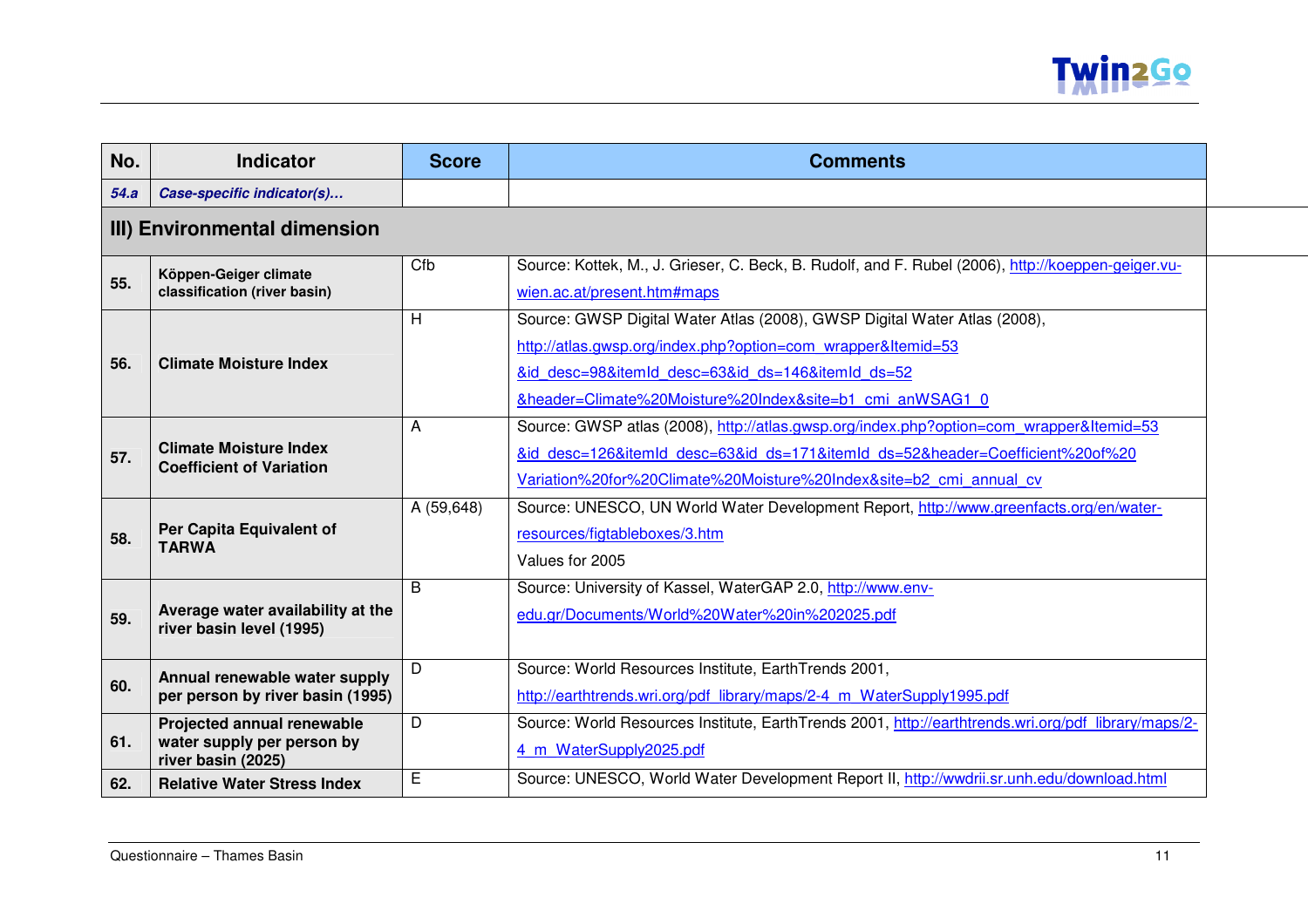

| No.  | <b>Indicator</b>                                                                                    | <b>Score</b> | <b>Comments</b>                                                                                             |
|------|-----------------------------------------------------------------------------------------------------|--------------|-------------------------------------------------------------------------------------------------------------|
| 63.  | <b>Climate Vulnerability Index</b>                                                                  | A            | Source: Oxford Centre for Water Research (OCWR), 2008-2010,<br>http://ocwr.ouce.ox.ac.uk/research/wmpg/cvi/ |
| 64.  | Degree to which water quality<br>status restricts usability of<br>users' types                      | A            | <b>WFD RBMP</b>                                                                                             |
| 65.  | <b>Extent of flow and channel</b><br>modification                                                   | C            |                                                                                                             |
| 66.  | Impact of land-use changes on<br>hydrological processes                                             | B            |                                                                                                             |
| 67.  | Uncertainty associated to<br>climate change predictions<br>regarding precipitation for the<br>basin | C            | Source: Illustration from MAGICC-SCENGEN                                                                    |
| 67.a | Case-specific indicator(s)                                                                          |              |                                                                                                             |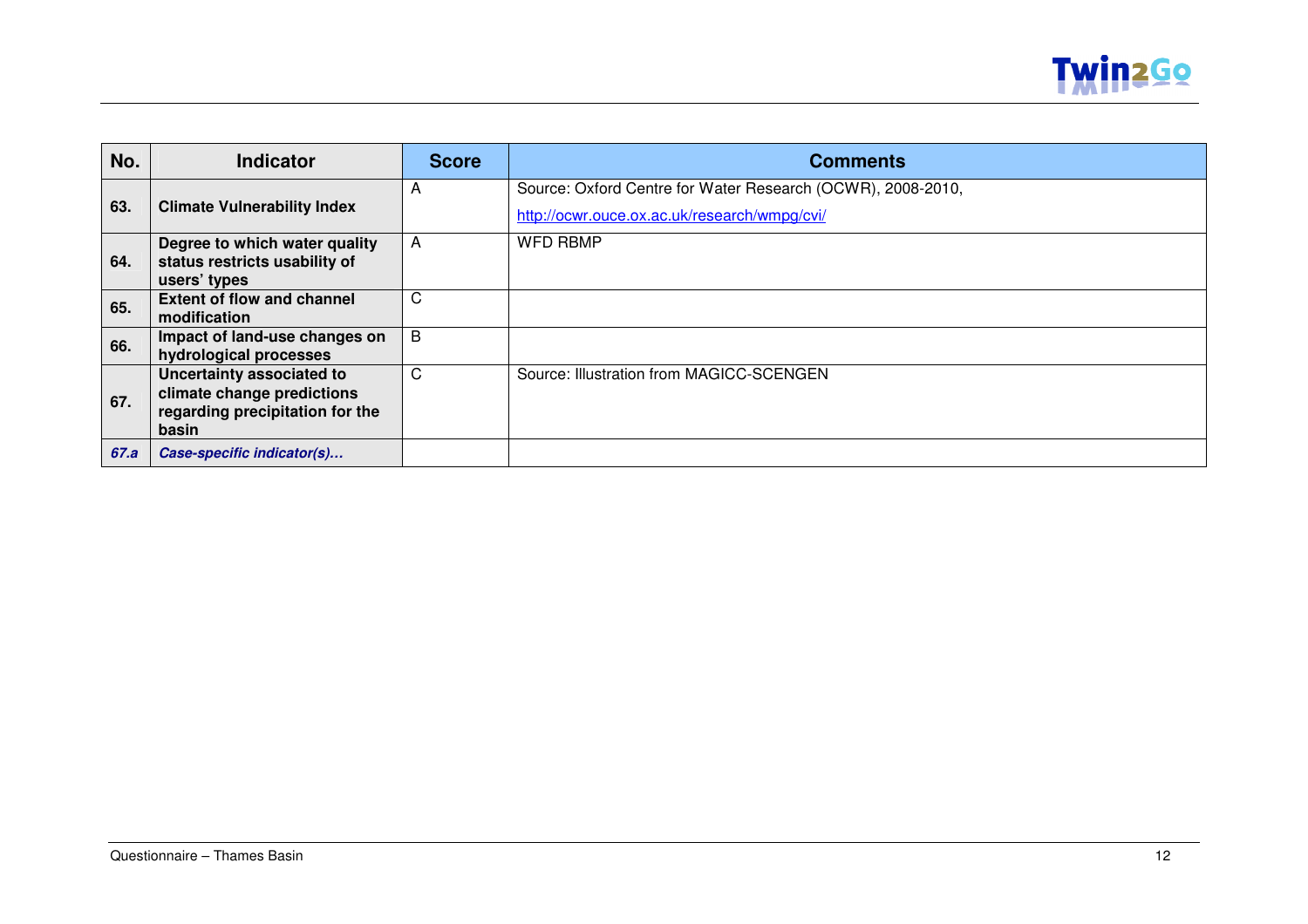

#### **C) Performance**

| No.  | <b>Indicator</b>                                                                             | <b>Score</b> | <b>Comments</b>                                                                                                                                                      |  |
|------|----------------------------------------------------------------------------------------------|--------------|----------------------------------------------------------------------------------------------------------------------------------------------------------------------|--|
|      | I) Progress towards stated Goals                                                             |              |                                                                                                                                                                      |  |
| 68.  | Progress towards sustainable<br>access to safe drinking water<br>(MDG drinking water target) | A            | Source: WHO & UNICEF (2008), Progress on Drinking Water and Sanitation: Special Focus on<br>Sanitation, http://www.wssinfo.org/en/40 MDG2008.html<br>Values for 2006 |  |
| 69.  | Proportion of population with<br>access to improved drinking<br>water                        | A (100%)     | Source: UN statistics of MDG progress, http://mdgs.un.org/unsd/mdg/Data.aspx<br>Values for 2006                                                                      |  |
| 70.  | Proportion of rural population<br>with access to improved<br>drinking water                  | A (100%)     | Source: UN statistics of MDG progress, http://mdgs.un.org/unsd/mdg/Data.aspx<br>Values for 2006                                                                      |  |
| 71.  | Progress towards sustainable<br>access to basic sanitation<br>(MDG sanitation target)        | A            | Source: WHO & UNICEF (2008), Progress on Drinking Water and Sanitation: Special Focus on<br>Sanitation, http://www.wssinfo.org/en/40 MDG2008.html<br>Values for 2006 |  |
| 72.  | Proportion of population with<br>access to improved sanitation<br>facilities                 | A (100%)     | Source: UN statistics of MDG progress, http://mdgs.un.org/unsd/mdg/Data.aspx<br>Values for 2006                                                                      |  |
| 73.  | Proportion of rural population<br>with access to improved<br>sanitation facilities           | A (100%)     | Source: UN statistics of MDG progress, http://mdgs.un.org/unsd/mdg/Data.aspx<br>Values for 2006                                                                      |  |
| 73.a | Case-specific indicator(s)                                                                   |              |                                                                                                                                                                      |  |
|      | II) Good governance principles as indicators for the process dimension                       |              |                                                                                                                                                                      |  |
| 74.  | <b>Participatory regarding</b><br>decision making in the water<br>sector                     | A            |                                                                                                                                                                      |  |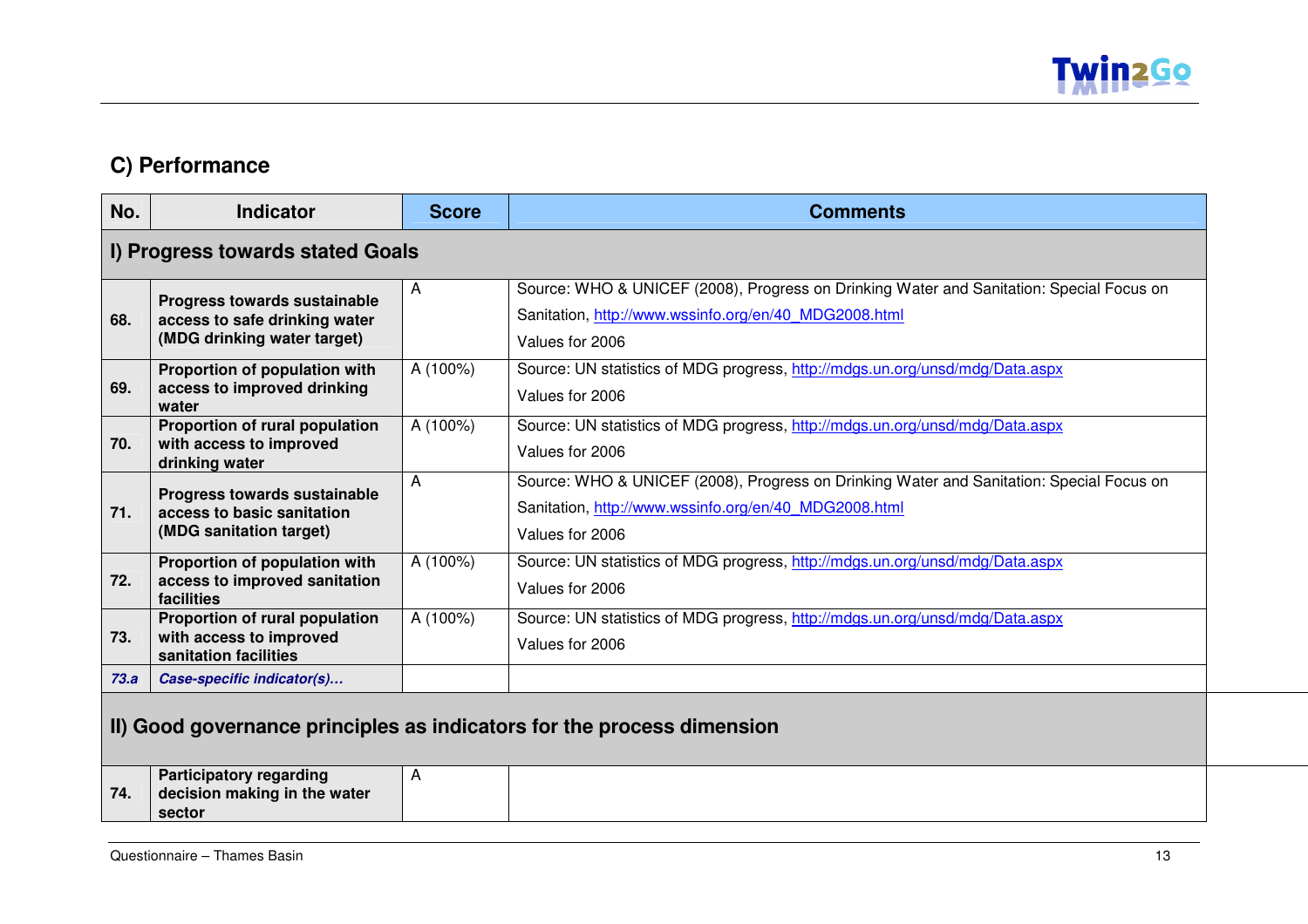

| No.                            | Indicator                                                                                                                            | <b>Score</b>   | <b>Comments</b> |  |  |
|--------------------------------|--------------------------------------------------------------------------------------------------------------------------------------|----------------|-----------------|--|--|
| 75.                            | <b>Transparency regarding water</b><br>allocation                                                                                    | A              |                 |  |  |
| 76.                            | <b>Effectiveness and efficiency</b><br>regarding decision making in<br>the water sector                                              | A              |                 |  |  |
| 77.                            | <b>Equitable and inclusive</b>                                                                                                       | A              |                 |  |  |
| 78.                            | Predictability - with regard to<br><b>IWRM and climate change</b>                                                                    | A              |                 |  |  |
| 78.a                           | Case-specific indicator(s)                                                                                                           |                |                 |  |  |
| III) Stakeholder participation |                                                                                                                                      |                |                 |  |  |
| 79.                            | Deliberative engagement<br>opportunities                                                                                             | A              |                 |  |  |
| 80.                            | Inclusiveness of stakeholder<br>participation                                                                                        | A              |                 |  |  |
| 80.a                           | Case-specific indicator(s)                                                                                                           |                |                 |  |  |
| IV) Response to climate change |                                                                                                                                      |                |                 |  |  |
| 81.                            | <b>Strategy for adaptation to</b><br>climate change in the water<br>sector                                                           | B              |                 |  |  |
| 82.                            | <b>Availability of specific</b><br>knowledge enabling adaptation                                                                     | A              |                 |  |  |
| 83.                            | Awareness of water managers<br>regarding adaptation to climate<br>change                                                             | Α              |                 |  |  |
| 84.                            | <b>Coordinated implementation</b><br>process regarding adaptation<br>to climate change: Program /<br>Plan of activities and measures | $\overline{B}$ |                 |  |  |
| 85.                            | <b>Operational activities</b><br>(measures)                                                                                          | B              |                 |  |  |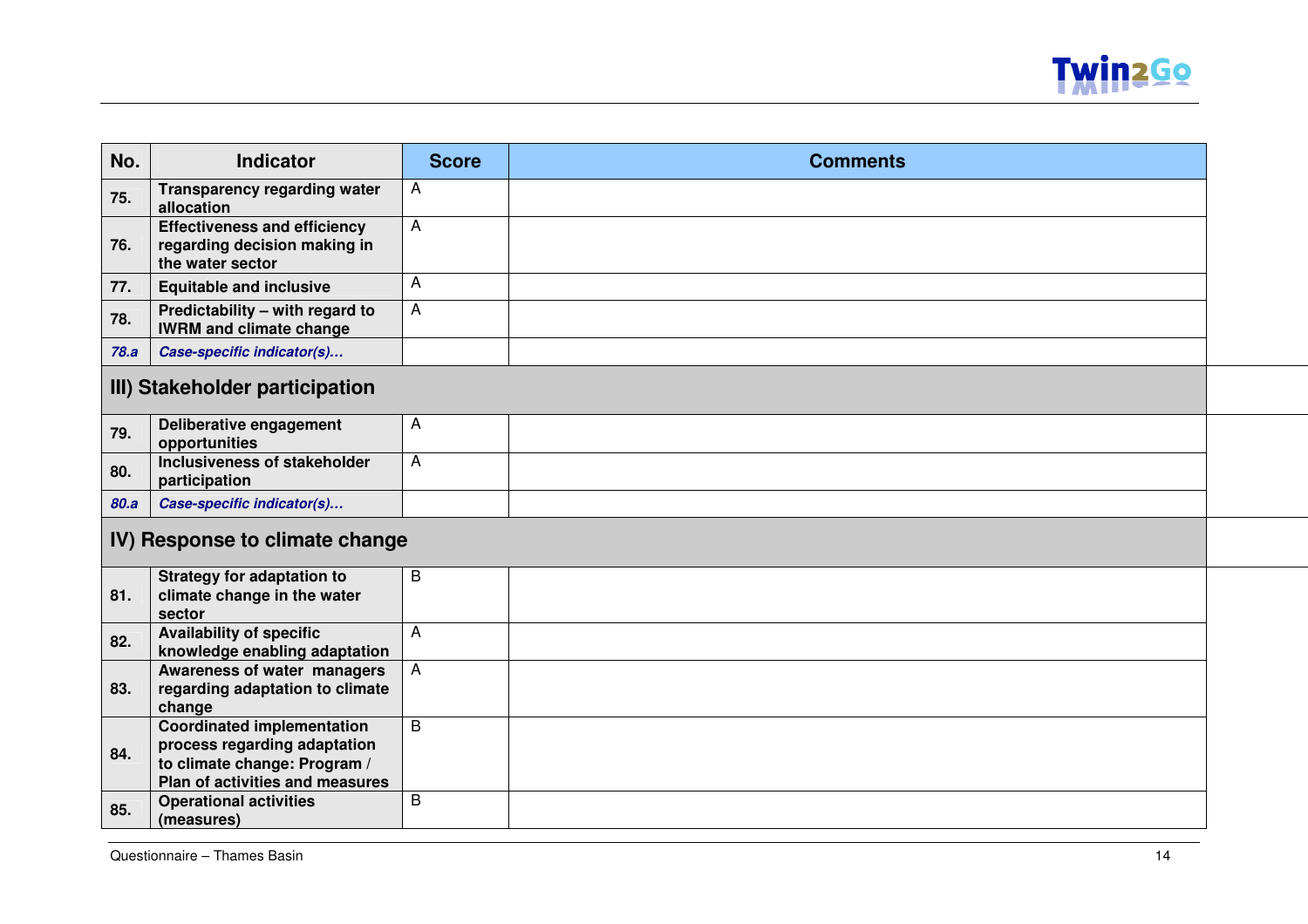

| No.  | <b>Indicator</b>                                                  | <b>Score</b> | <b>Comments</b> |
|------|-------------------------------------------------------------------|--------------|-----------------|
| 86.  | Ways to deal with climate<br>variability (floods and<br>droughts) | в            |                 |
| 86.a | Case-specific indicator(s)                                        |              |                 |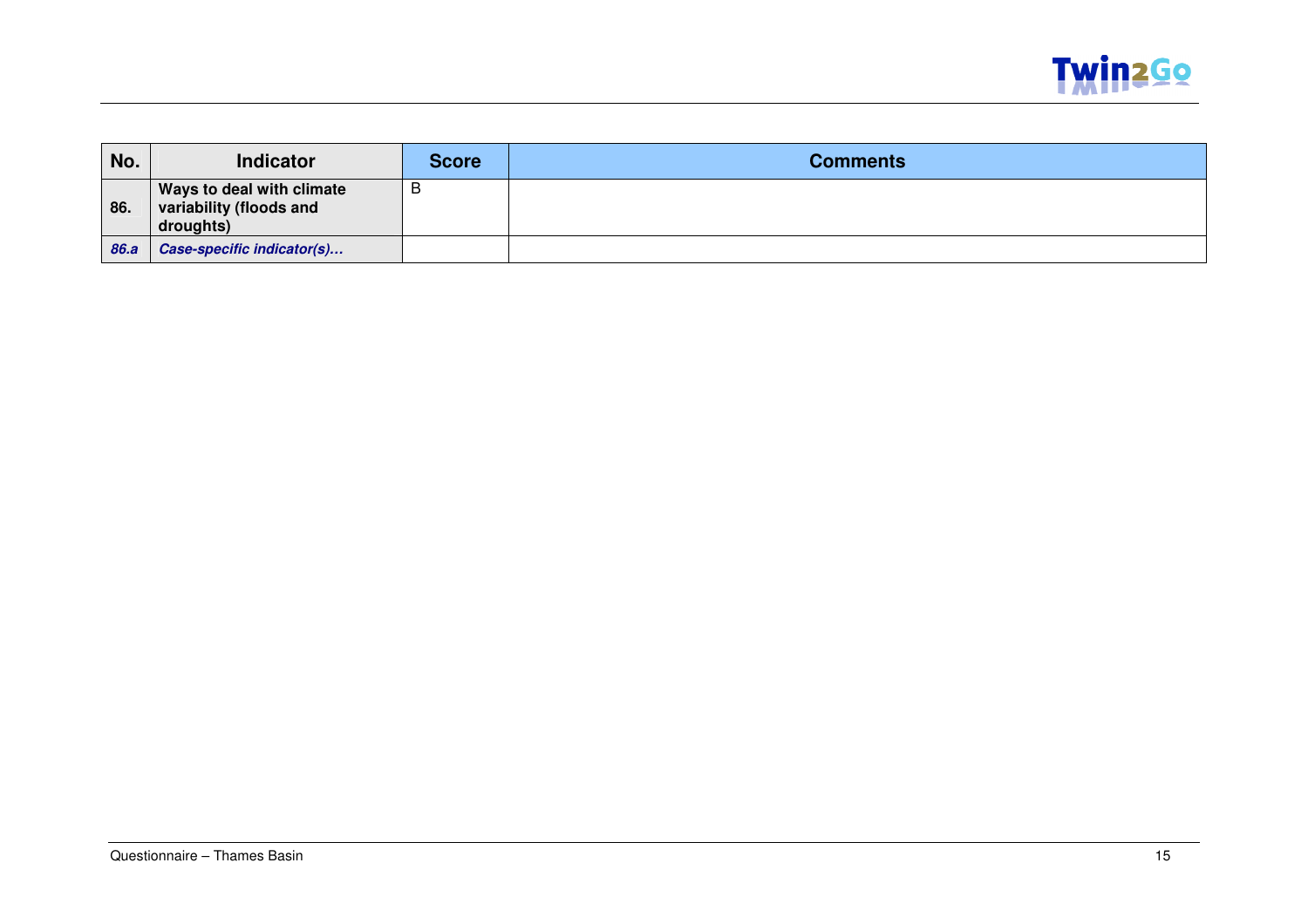

### **Additional case-specific indicators**

 $\overline{\phantom{a}}$ 

 $\sim$ 

Please briefly define all case-specific indicators, which you have added, in the following table.

| No. | <b>Indicator</b>                           | <b>Definition</b> | <b>Hypothesis/statement</b><br>on relationship | <b>Scoring</b><br>scheme | How to assign scores (i.e.<br>which indicators/ on which<br>basis are scores allocated) | <b>Comment on data</b><br>source |
|-----|--------------------------------------------|-------------------|------------------------------------------------|--------------------------|-----------------------------------------------------------------------------------------|----------------------------------|
|     | <b>Case-specific</b><br>indicator 1        |                   |                                                | - A                      | (A)                                                                                     |                                  |
|     | <b>Case-specific</b><br>indicator 2        |                   |                                                | - A                      | (A)                                                                                     |                                  |
|     | <b>Case-specific</b><br>indicator 3        |                   |                                                | - A                      | (A)                                                                                     |                                  |
|     | <b>Case-specific</b><br><b>Indicator 4</b> |                   |                                                | - A                      | (A)                                                                                     |                                  |
|     | <b>Case-specific</b><br><b>Indicator 5</b> |                   |                                                | - A                      | (A)                                                                                     |                                  |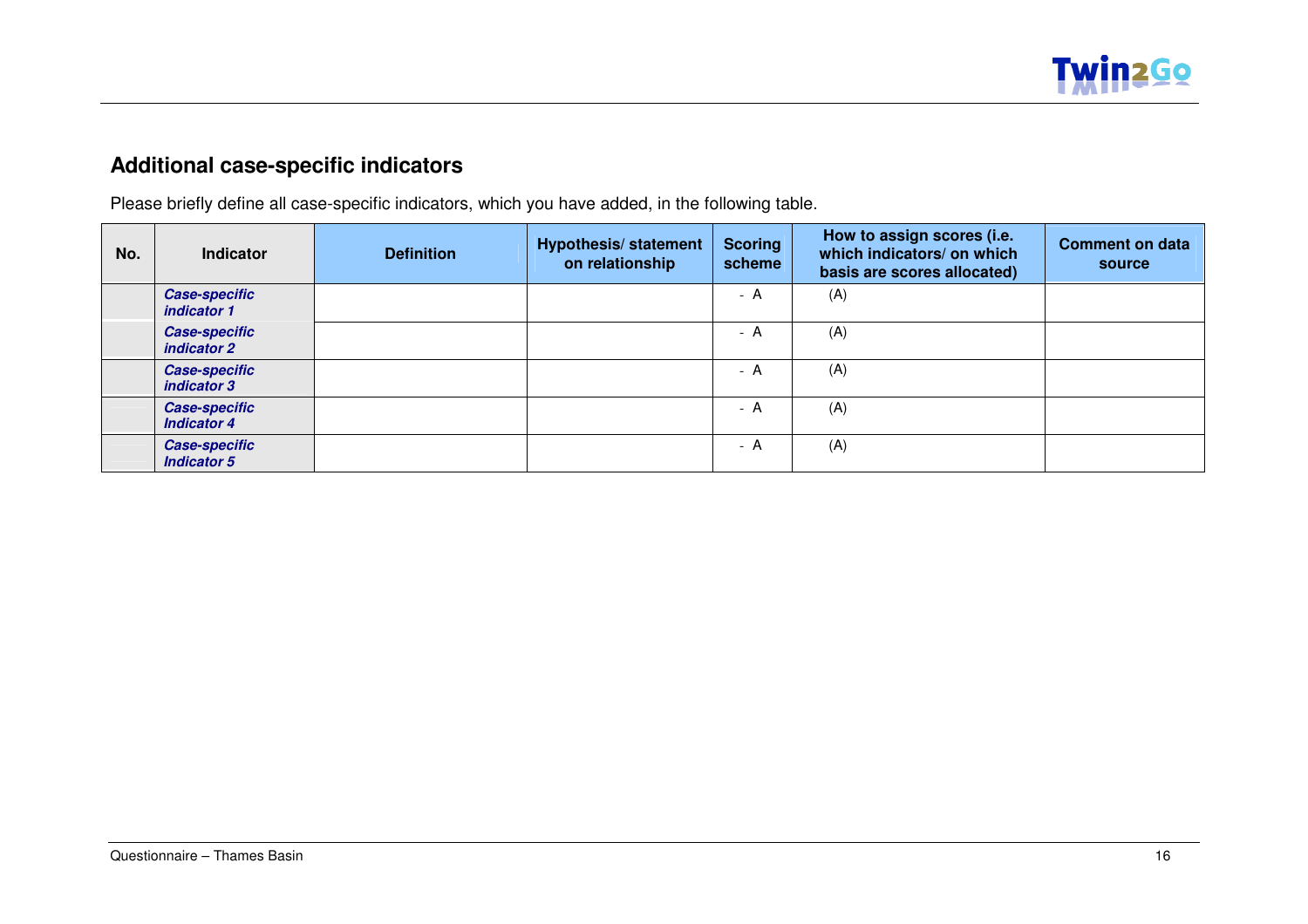

#### **Addendum - Context**

| No. | <b>Indicator</b>                | Score     | <b>Comments</b> |  |  |  |
|-----|---------------------------------|-----------|-----------------|--|--|--|
|     | <b>I) Basin Characteristics</b> |           |                 |  |  |  |
| 67a | <b>Sub-Basin Size</b>           | 13000 km2 |                 |  |  |  |
| 67b | Transboundary                   | no        |                 |  |  |  |